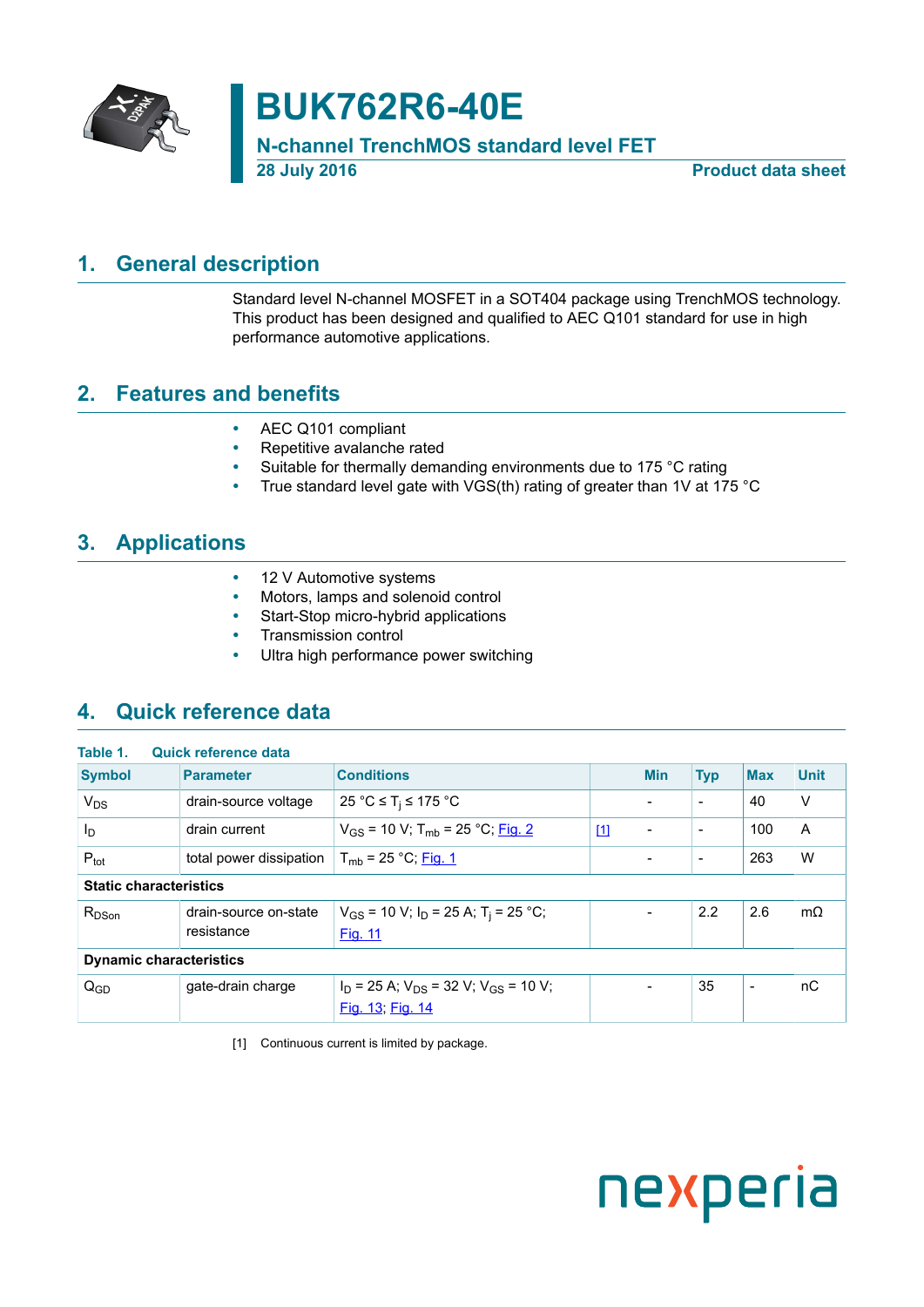#### **N-channel TrenchMOS standard level FET**

## <span id="page-1-0"></span>**5. Pinning information**

| Table 2. |               | <b>Pinning information</b>           |                                            |                       |
|----------|---------------|--------------------------------------|--------------------------------------------|-----------------------|
| Pin      | <b>Symbol</b> | <b>Description</b>                   | <b>Simplified outline</b>                  | <b>Graphic symbol</b> |
|          | G             | gate                                 | mb                                         |                       |
| 2        | D             | drain                                |                                            | ⊢                     |
| 3        | S             | source                               |                                            | G.                    |
| mb       | D             | mounting base; connected to<br>drain | ப<br>$\overline{2}$<br>3<br>D2PAK (SOT404) | mbb076 S              |

## <span id="page-1-1"></span>**6. Ordering information**

| <b>Ordering information</b><br>Table 3. |                    |                                                                                     |                |  |  |  |
|-----------------------------------------|--------------------|-------------------------------------------------------------------------------------|----------------|--|--|--|
| <b>Type number</b>                      | <b>Package</b>     |                                                                                     |                |  |  |  |
|                                         | <b>Name</b>        | <b>Description</b>                                                                  | <b>Version</b> |  |  |  |
| BUK762R6-40E                            | D <sub>2</sub> PAK | plastic single-ended surface-mounted package<br>(D2PAK); 3 leads (one lead cropped) | SOT404         |  |  |  |

## <span id="page-1-2"></span>**7. Marking**

| Table 4. Marking codes |                     |
|------------------------|---------------------|
| <b>Type number</b>     | <b>Marking code</b> |
| BUK762R6-40E           | BUK762R6-40E        |

## <span id="page-1-3"></span>**8. Limiting values**

#### **Table 5. Limiting values**

*In accordance with the Absolute Maximum Rating System (IEC 60134).*

| <b>Symbol</b>          | <b>Parameter</b>                                                                                                        | <b>Conditions</b>                                               |             | <b>Min</b>               | <b>Max</b> | <b>Unit</b>  |
|------------------------|-------------------------------------------------------------------------------------------------------------------------|-----------------------------------------------------------------|-------------|--------------------------|------------|--------------|
| $V_{DS}$               | drain-source voltage                                                                                                    | 25 °C ≤ T <sub>i</sub> ≤ 175 °C                                 |             | $\overline{\phantom{a}}$ | 40         | $\vee$       |
| <b>V<sub>DGR</sub></b> | drain-gate voltage                                                                                                      | $R_{GS}$ = 20 k $\Omega$                                        |             | $\blacksquare$           | 40         | $\vee$       |
| $V_{GS}$               | gate-source voltage                                                                                                     | DC; $T_i \leq 175$ °C                                           |             | $-20$                    | 20         | $\vee$       |
| $P_{\text{tot}}$       | total power dissipation                                                                                                 | $T_{\rm mb}$ = 25 °C; Fig. 1                                    |             | $\overline{a}$           | 263        | W            |
| In                     | drain current                                                                                                           | $V_{GS}$ = 10 V; T <sub>mb</sub> = 25 °C; Fig. 2                | $\boxed{1}$ | $\overline{\phantom{a}}$ | 100        | A            |
|                        |                                                                                                                         | $V_{GS}$ = 10 V; T <sub>mb</sub> = 100 °C; Fig. 2               | $[1]$       | $\overline{\phantom{a}}$ | 100        | A            |
| <b>I<sub>DM</sub></b>  | peak drain current                                                                                                      | pulsed; $t_p \le 10$ µs; T <sub>mb</sub> = 25 °C; <u>Fig. 3</u> |             | $\blacksquare$           | 920        | A            |
| $T_{\text{stg}}$       | storage temperature                                                                                                     |                                                                 |             | -55                      | 175        | $^{\circ}C$  |
| $T_i$                  | junction temperature                                                                                                    |                                                                 |             | -55                      | 175        | $^{\circ}$ C |
| <b>BUK762R6-40E</b>    | All information provided in this document is subject to legal disclaimers.<br>© Nexperia B.V. 2017. All rights reserved |                                                                 |             |                          |            |              |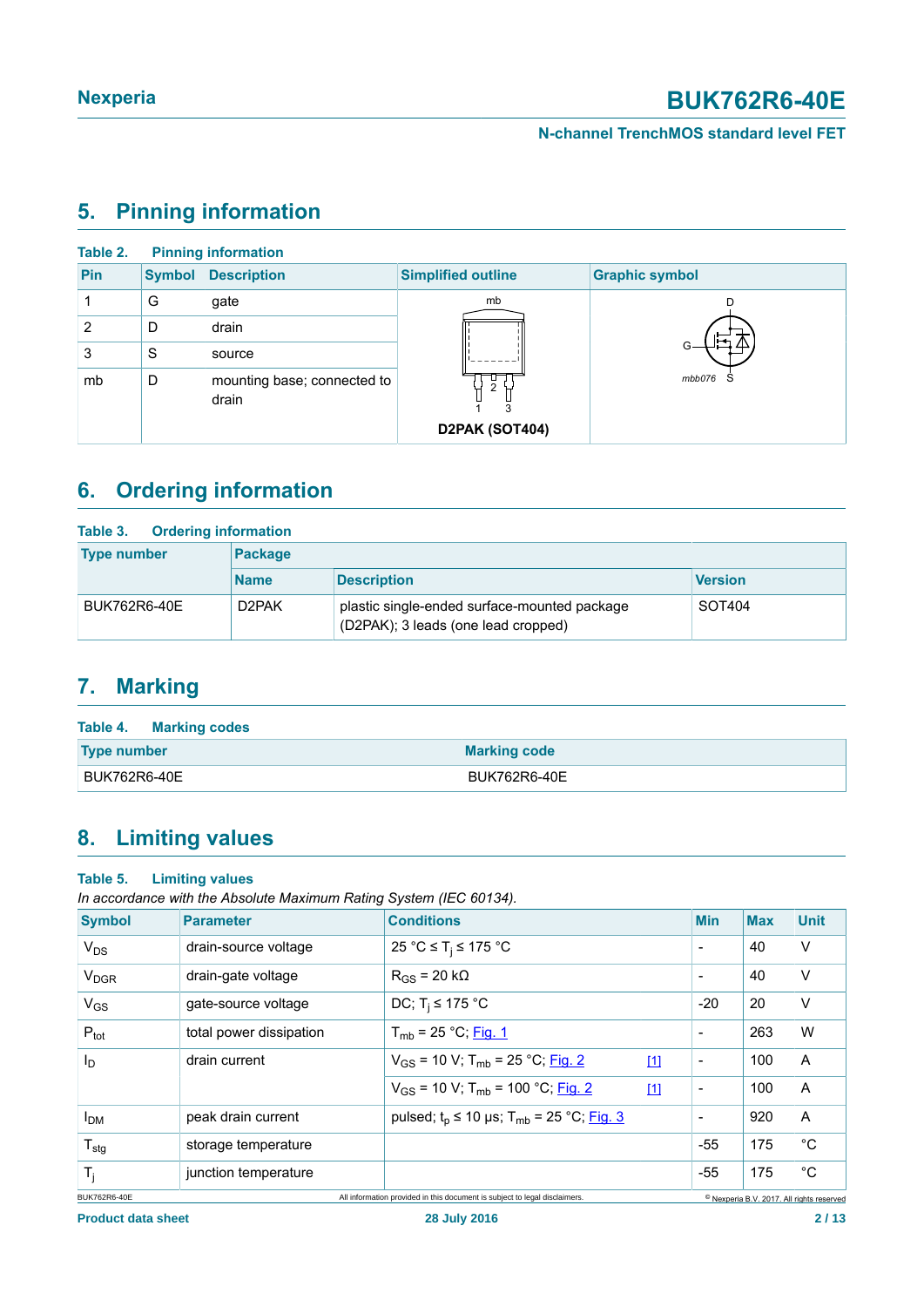#### **N-channel TrenchMOS standard level FET**

<span id="page-2-2"></span>

| <b>Symbol</b>        | <b>Parameter</b>                                | <b>Conditions</b>                                                                                                                     |             | <b>Min</b>               | <b>Max</b> | <b>Unit</b> |  |
|----------------------|-------------------------------------------------|---------------------------------------------------------------------------------------------------------------------------------------|-------------|--------------------------|------------|-------------|--|
| Source-drain diode   |                                                 |                                                                                                                                       |             |                          |            |             |  |
| $I_{\rm S}$          | source current                                  | $T_{\text{mb}}$ = 25 °C                                                                                                               | 凹           | $\overline{\phantom{a}}$ | 100        | A           |  |
| Isм                  | peak source current                             | pulsed; $t_o \le 10 \text{ }\mu\text{s}$ ; T <sub>mb</sub> = 25 °C                                                                    |             | $\overline{\phantom{a}}$ | 920        | A           |  |
| Avalanche ruggedness |                                                 |                                                                                                                                       |             |                          |            |             |  |
| $E_{DS(AL)S}$        | non-repetitive drain-source<br>avalanche energy | $ID$ = 100 A; V <sub>sup</sub> ≤ 40 V; R <sub>GS</sub> = 50 Ω;<br>$V_{GS}$ = 10 V; T <sub>i(init)</sub> = 25 °C; unclamped;<br>Fig. 4 | $[2]$ $[3]$ | $\overline{\phantom{0}}$ | 574        | mJ          |  |

[1] Continuous current is limited by package.

[2] Single-pulse avalanche rating limited by maximum junction temperature of 175 °C.<br>[3] Refer to application note AN10273 for further information.

Refer to application note AN10273 for further information.

<span id="page-2-1"></span>

**Fig. 1. Normalized total power dissipation as a function of mounting base temperature**

$$
P_{der} = \frac{P_{tot}}{P_{tot(25^{\circ}C)}} \times 100\%
$$

<span id="page-2-0"></span>

**mounting base temperature**

 $V_{GS} \ge 10V$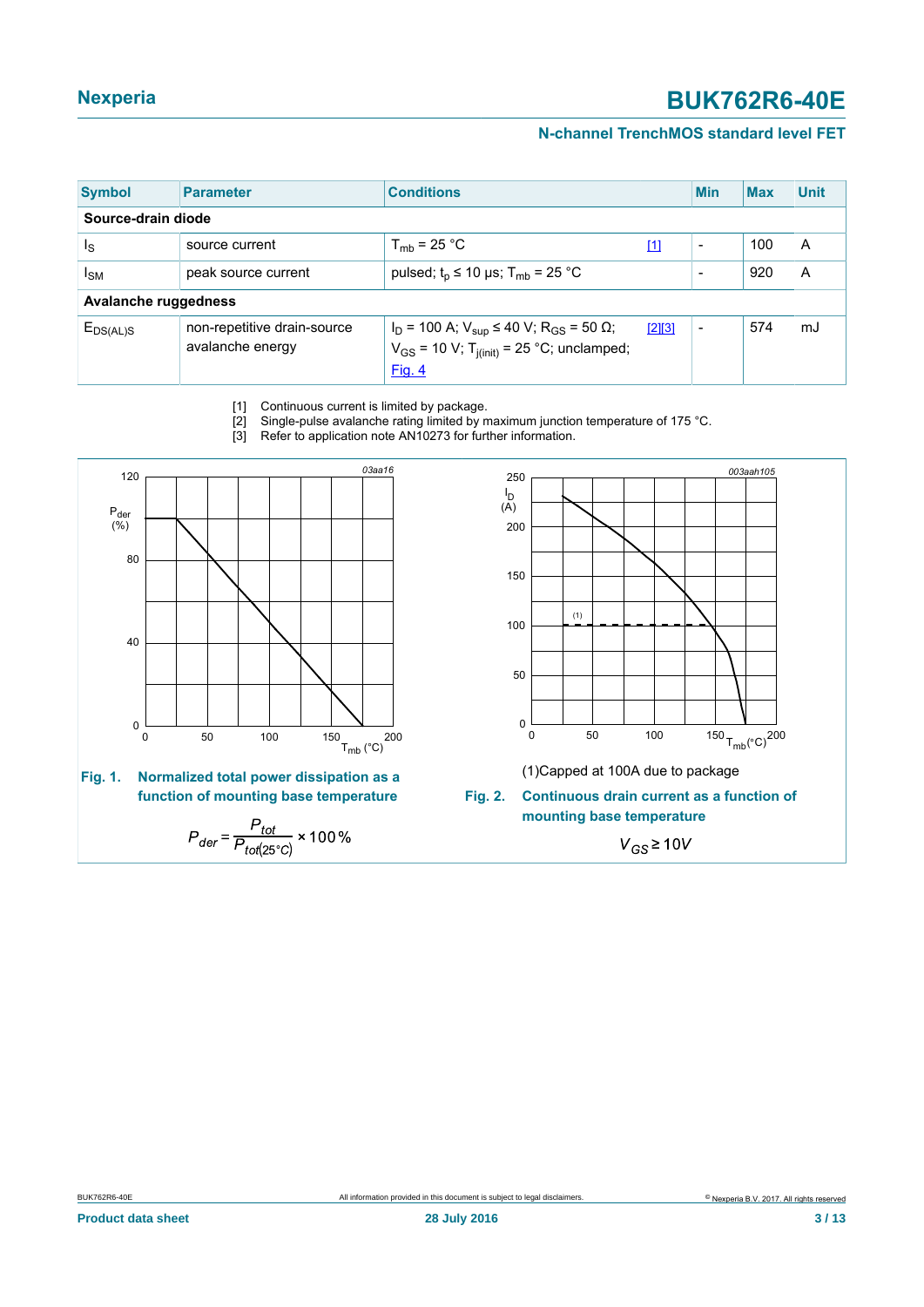#### **N-channel TrenchMOS standard level FET**

<span id="page-3-1"></span><span id="page-3-0"></span>

### <span id="page-3-2"></span>**9. Thermal characteristics**

| Table 6.       | <b>Thermal characteristics</b>                          |                                                          |  |                          |                          |                          |             |
|----------------|---------------------------------------------------------|----------------------------------------------------------|--|--------------------------|--------------------------|--------------------------|-------------|
| <b>Symbol</b>  | <b>Parameter</b>                                        | <b>Conditions</b>                                        |  | <b>Min</b>               | <b>Typ</b>               | <b>Max</b>               | <b>Unit</b> |
| $R_{th(i-mb)}$ | thermal resistance<br>from junction to<br>mounting base | Fig. 5                                                   |  | $\overline{\phantom{a}}$ | $\overline{\phantom{a}}$ | 0.57                     | K/W         |
| $R_{th(j-a)}$  | thermal resistance<br>from junction to<br>ambient       | minimum footprint; mounted on a<br>printed-circuit board |  | $\overline{\phantom{0}}$ | 50                       | $\overline{\phantom{a}}$ | K/W         |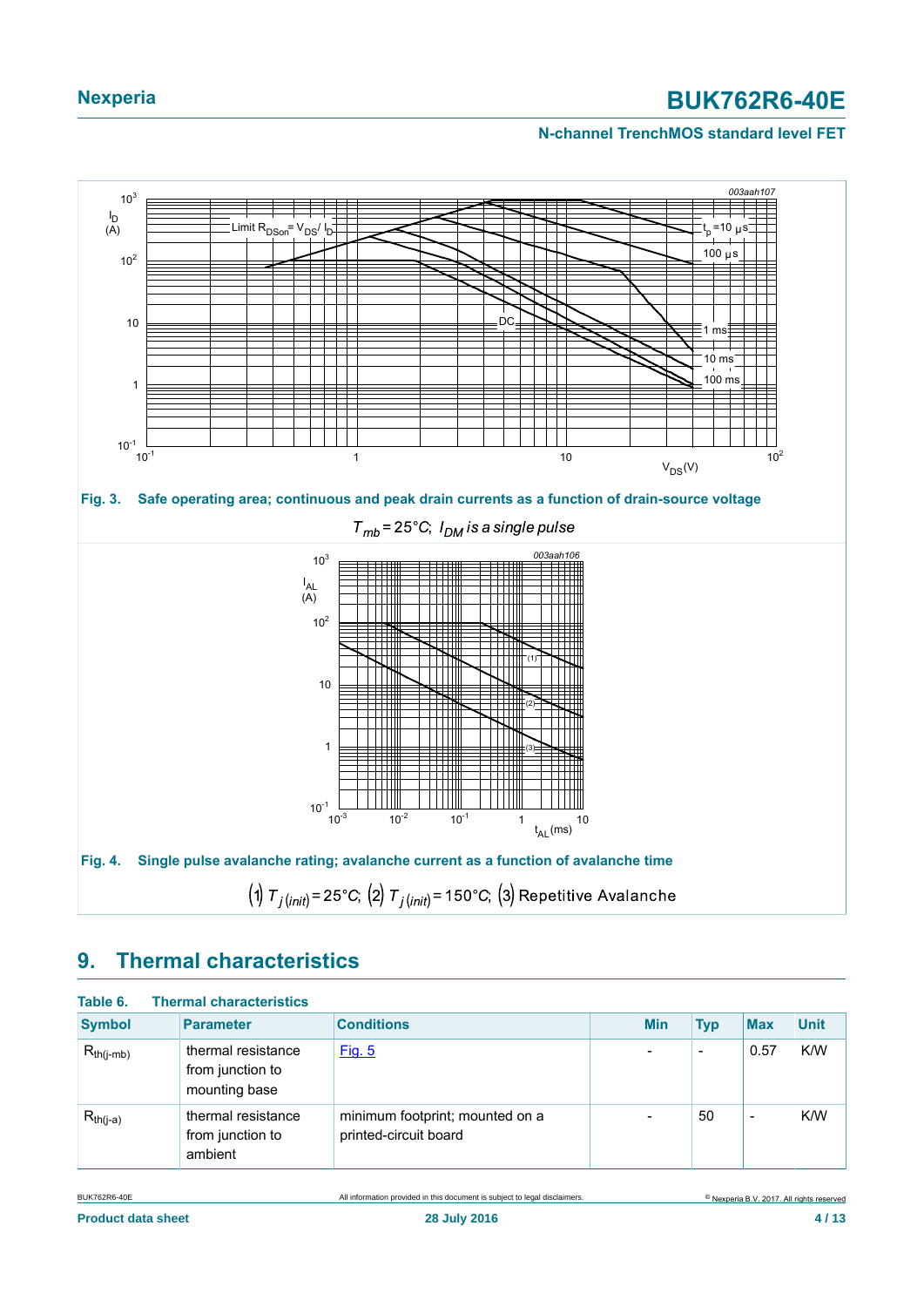#### **N-channel TrenchMOS standard level FET**

<span id="page-4-0"></span>

## <span id="page-4-1"></span>**10. Characteristics**

| <b>Symbol</b>                                    | <b>Parameter</b>                                                                    | <b>Conditions</b>                                                            | <b>Min</b>               | <b>Typ</b>               | <b>Max</b>                   | <b>Unit</b> |
|--------------------------------------------------|-------------------------------------------------------------------------------------|------------------------------------------------------------------------------|--------------------------|--------------------------|------------------------------|-------------|
| <b>Static characteristics</b>                    |                                                                                     |                                                                              |                          |                          |                              |             |
| $V_{(BR)DSS}$                                    | drain-source                                                                        | $I_D$ = 250 µA; $V_{GS}$ = 0 V; T <sub>i</sub> = 25 °C                       | 40                       | $\frac{1}{2}$            | $\overline{\phantom{0}}$     | $\vee$      |
|                                                  | breakdown voltage                                                                   | $I_D$ = 250 µA; $V_{GS}$ = 0 V; T <sub>i</sub> = -55 °C                      | 36                       | $\frac{1}{2}$            |                              | $\vee$      |
| $V_{GS(th)}$<br>gate-source threshold<br>voltage | $I_D$ = 1 mA; $V_{DS} = V_{GS}$ ; T <sub>i</sub> = 25 °C; Fig. 9;<br><b>Fig. 10</b> | 2.4                                                                          | 3                        | 4                        | $\vee$                       |             |
|                                                  |                                                                                     | $I_D = 1$ mA; $V_{DS} = V_{GS}$ ; T <sub>i</sub> = -55 °C;<br><b>Fig. 10</b> | ÷                        | ÷                        | 4.5                          | $\vee$      |
|                                                  |                                                                                     | $I_D = 1$ mA; $V_{DS} = V_{GS}$ ; T <sub>i</sub> = 175 °C;<br><b>Fig. 10</b> | $\mathbf 1$              | $\overline{a}$           | $\frac{1}{2}$                | $\vee$      |
| $I_{DSS}$                                        | drain leakage current                                                               | $V_{DS}$ = 40 V; V <sub>GS</sub> = 0 V; T <sub>i</sub> = 25 °C               | $\overline{a}$           | 0.18                     | $\overline{2}$               | μA          |
|                                                  | $V_{DS}$ = 40 V; V <sub>GS</sub> = 0 V; T <sub>i</sub> = 175 °C                     | $\overline{a}$                                                               | $\frac{1}{2}$            | 500                      | μA                           |             |
| l <sub>GSS</sub>                                 | gate leakage current                                                                | $V_{GS}$ = 20 V; $V_{DS}$ = 0 V; T <sub>i</sub> = 25 °C                      | $\overline{a}$           | 2                        | 100                          | nA          |
|                                                  |                                                                                     | $V_{GS}$ = -20 V; $V_{DS}$ = 0 V; T <sub>i</sub> = 25 °C                     | $\overline{a}$           | 2                        | 100                          | nA          |
| $R_{DSon}$                                       | drain-source on-state<br>resistance                                                 | $V_{GS}$ = 10 V; $I_D$ = 25 A; T <sub>i</sub> = 25 °C;<br>Fig. 11            | $\frac{1}{2}$            | 2.2                      | 2.6                          | $m\Omega$   |
|                                                  |                                                                                     | $V_{GS}$ = 10 V; $I_D$ = 25 A; T <sub>i</sub> = 175 °C;<br>Fig. 12; Fig. 11  | $\qquad \qquad -$        | $\overline{\phantom{a}}$ | 4.9                          | $m\Omega$   |
|                                                  | <b>Dynamic characteristics</b>                                                      |                                                                              |                          |                          |                              |             |
| $Q_{G(tot)}$                                     | total gate charge                                                                   | $I_D$ = 25 A; $V_{DS}$ = 32 V; $V_{GS}$ = 10 V;                              | $\frac{1}{2}$            | 107                      | $\qquad \qquad \blacksquare$ | nC          |
| $Q_{GS}$                                         | gate-source charge                                                                  | Fig. 13; Fig. 14                                                             |                          | 24                       | $\overline{a}$               | nC          |
| Q <sub>GD</sub>                                  | gate-drain charge                                                                   |                                                                              | $\overline{\phantom{0}}$ | 35                       | $\overline{\phantom{0}}$     | nC          |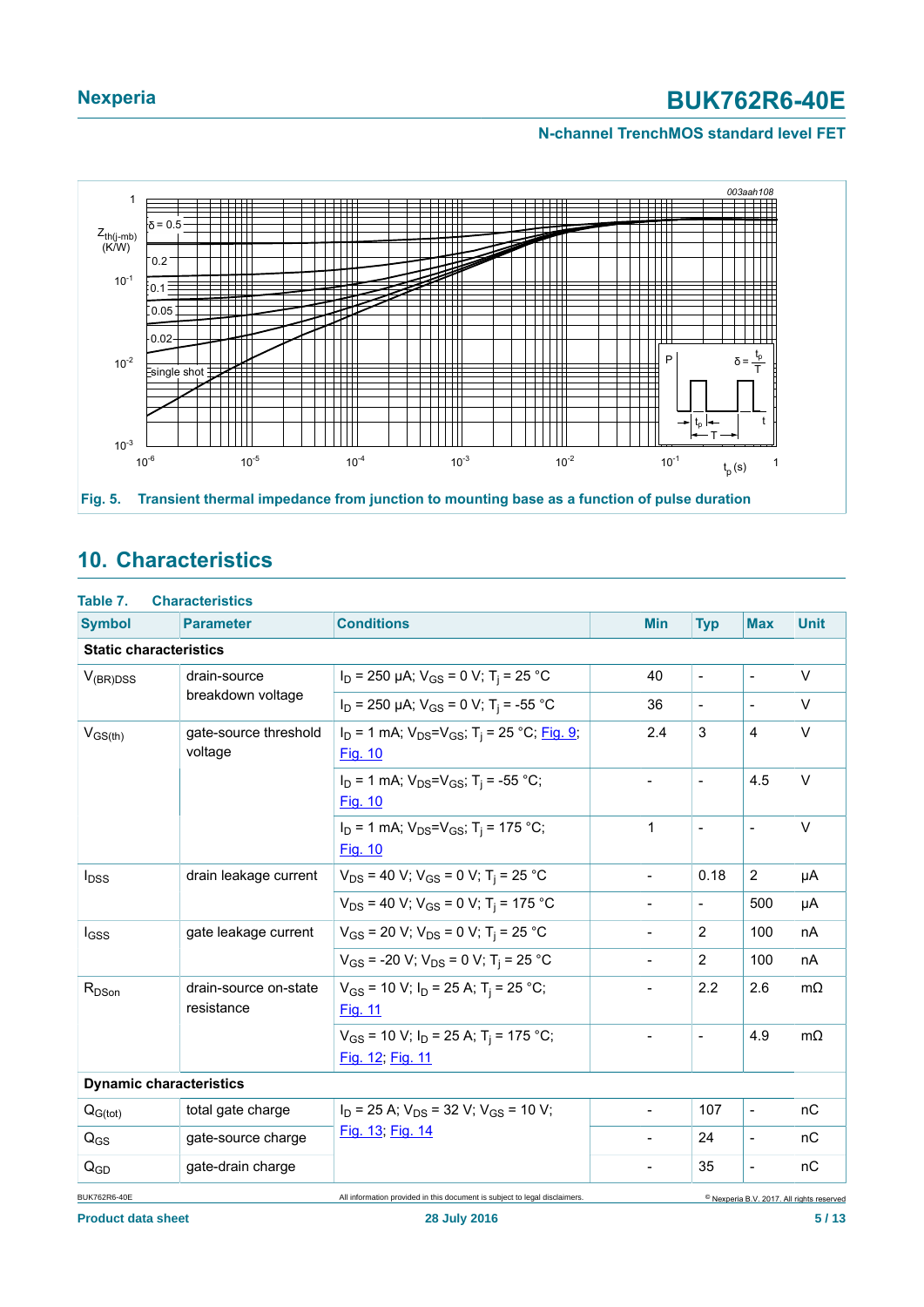#### **N-channel TrenchMOS standard level FET**

| <b>Symbol</b>       | <b>Parameter</b>                | <b>Conditions</b>                                                        | <b>Min</b>               | <b>Typ</b> | <b>Max</b>               | <b>Unit</b> |
|---------------------|---------------------------------|--------------------------------------------------------------------------|--------------------------|------------|--------------------------|-------------|
| $C_{iss}$           | input capacitance               | $V_{DS}$ = 25 V; V <sub>GS</sub> = 0 V; f = 1 MHz;                       |                          | 5350       | 7130                     | рF          |
| $C_{\rm{oss}}$      | output capacitance              | $T_i$ = 25 °C; Fig. 15                                                   |                          | 1032       | 1240                     | pF          |
| C <sub>rss</sub>    | reverse transfer<br>capacitance | $V_{DS}$ = 30 V; R <sub>1</sub> = 1.2 $\Omega$ ; V <sub>GS</sub> = 10 V; | $\blacksquare$           | 668        | 915                      | pF          |
| $t_{d(on)}$         | turn-on delay time              | $R_{G(ext)} = 5 \Omega$                                                  | $\overline{\phantom{a}}$ | 29         | $\overline{\phantom{a}}$ | ns          |
| $t_{\sf r}$         | rise time                       |                                                                          |                          | 36         | $\overline{\phantom{a}}$ | ns          |
| $t_{d(\text{off})}$ | turn-off delay time             |                                                                          |                          | 62         |                          | ns          |
| $t_{\rm f}$         | fall time                       |                                                                          | $\overline{\phantom{a}}$ | 36         | $\blacksquare$           | ns          |
| $L_{D}$             | internal drain<br>inductance    | from upper edge of drain mounting<br>base to center of die               | $\overline{\phantom{a}}$ | 2.5        | $\overline{\phantom{a}}$ | nH          |
| $L_{S}$             | internal source<br>inductance   | from source lead to source bonding pad                                   |                          | 7.5        | $\overline{a}$           | nH          |
| Source-drain diode  |                                 |                                                                          |                          |            |                          |             |
| $V_{SD}$            | source-drain voltage            | $I_S$ = 25 A; $V_{GS}$ = 0 V; T <sub>i</sub> = 25 °C; Fig. 16            | $\overline{\phantom{a}}$ | 0.81       | 1.2                      | V           |
| $t_{rr}$            | reverse recovery time           | $I_S$ = 20 A; dl <sub>S</sub> /dt = -100 A/µs; $V_{GS}$ = 0 V;           | $\blacksquare$           | 39.5       | $\overline{\phantom{0}}$ | ns          |
| $Q_{r}$             | recovered charge                | $V_{DS}$ = 25 V                                                          |                          | 45.9       | $\overline{\phantom{0}}$ | nC          |







 $T_j = 25^{\circ}C$ ;  $I_D = 25A$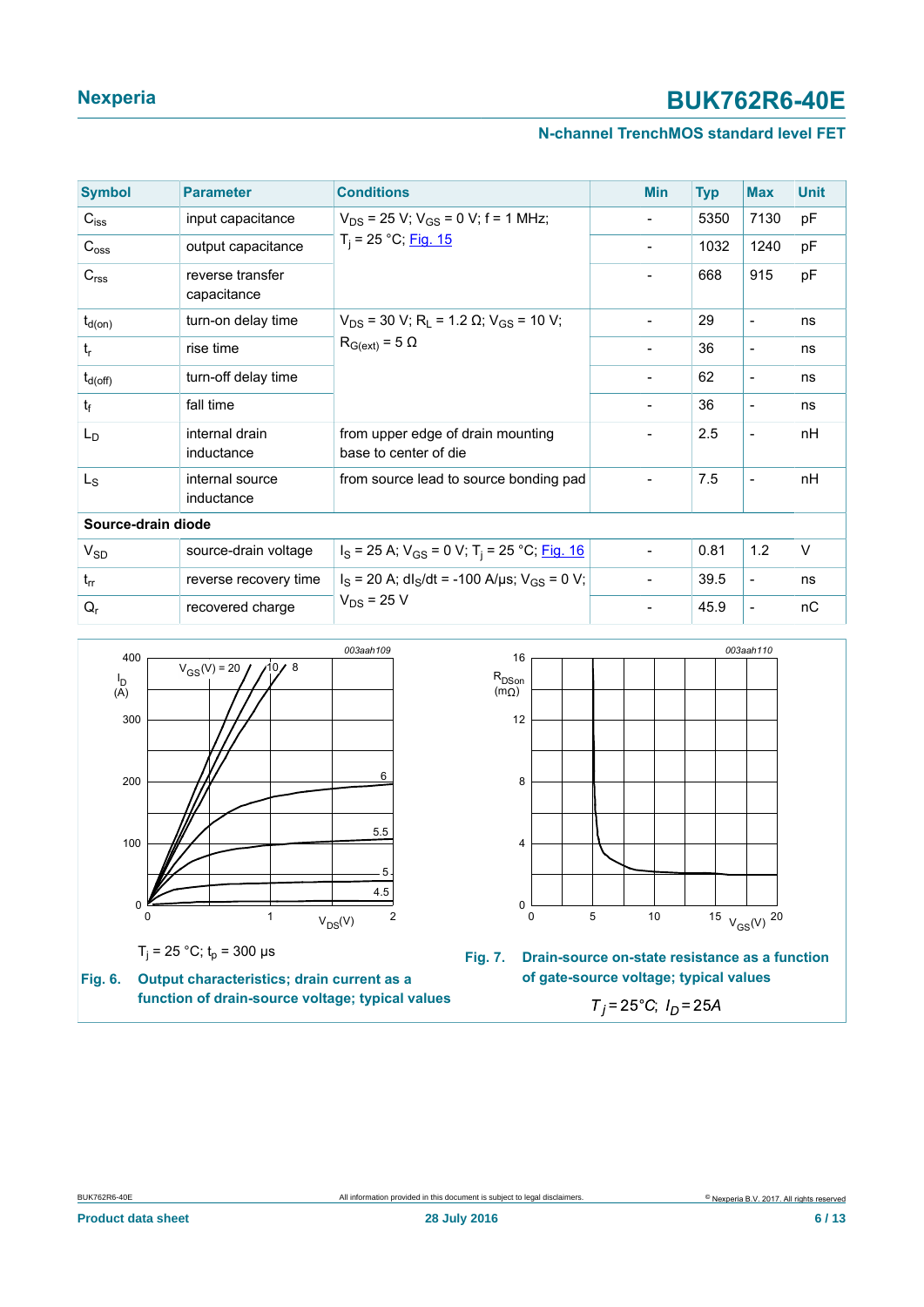#### <span id="page-6-1"></span><span id="page-6-0"></span>**N-channel TrenchMOS standard level FET**

<span id="page-6-2"></span>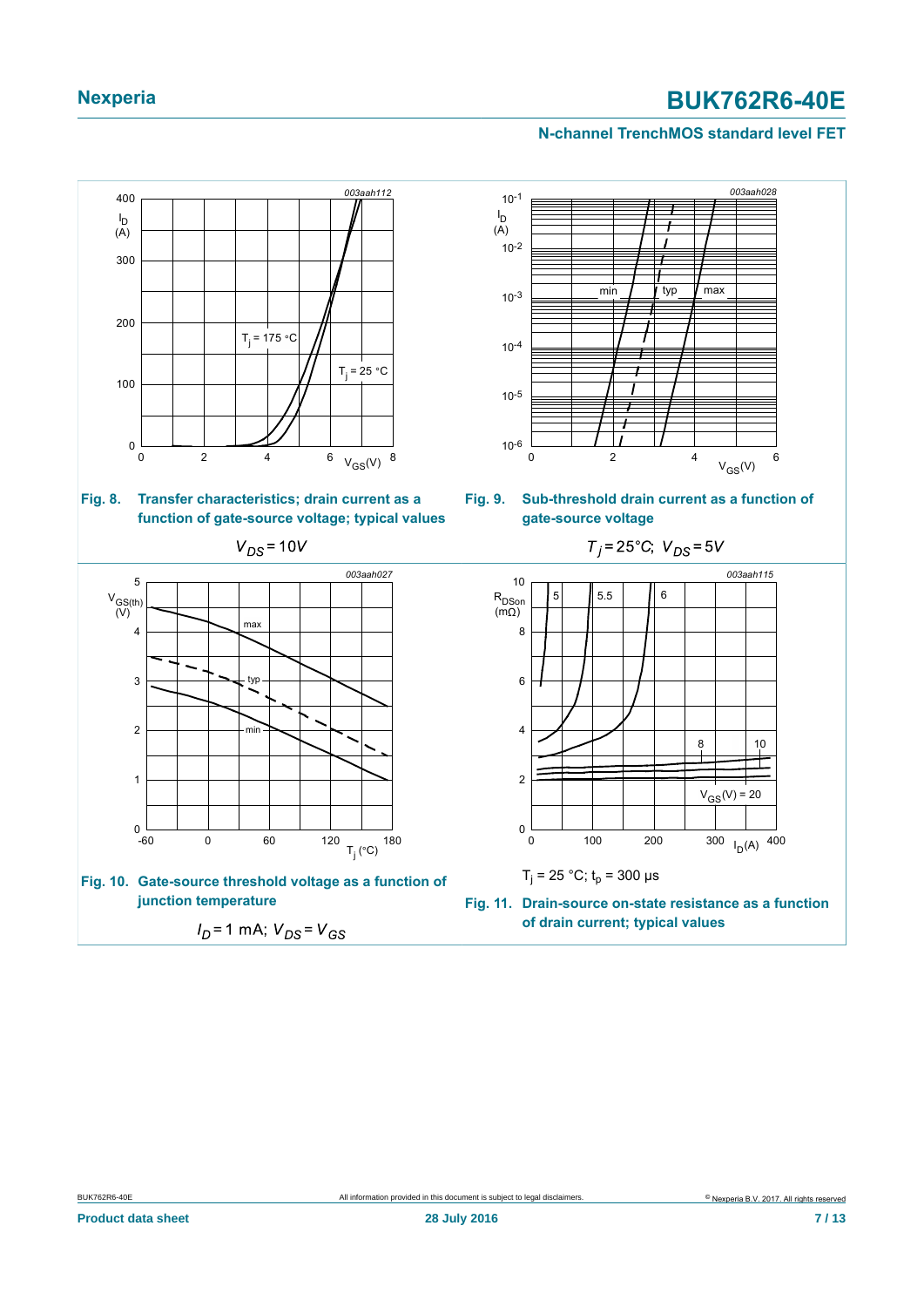#### <span id="page-7-3"></span><span id="page-7-0"></span>**N-channel TrenchMOS standard level FET**

<span id="page-7-2"></span><span id="page-7-1"></span>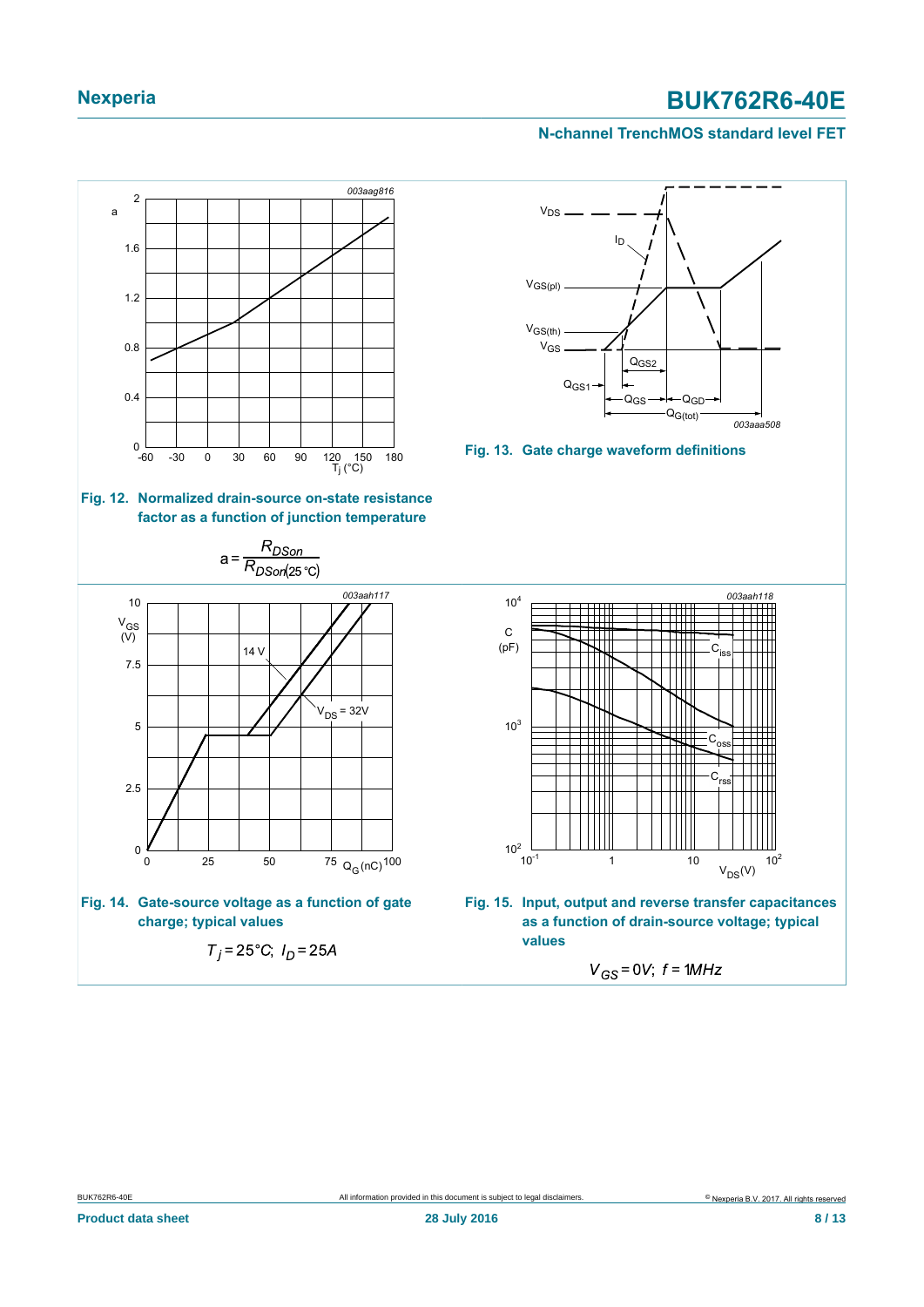#### **N-channel TrenchMOS standard level FET**

<span id="page-8-0"></span>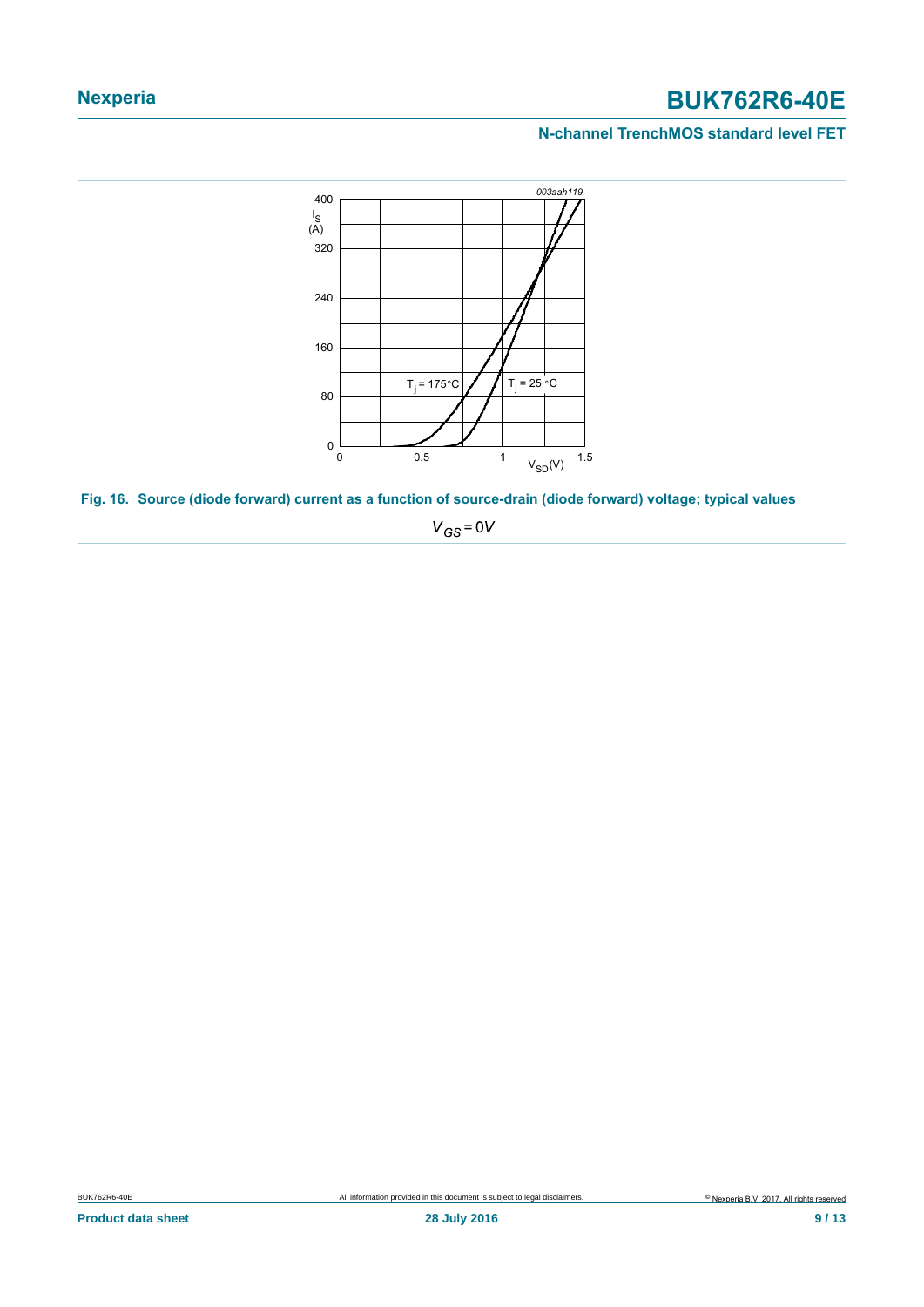#### **N-channel TrenchMOS standard level FET**

### <span id="page-9-0"></span>**11. Package outline**

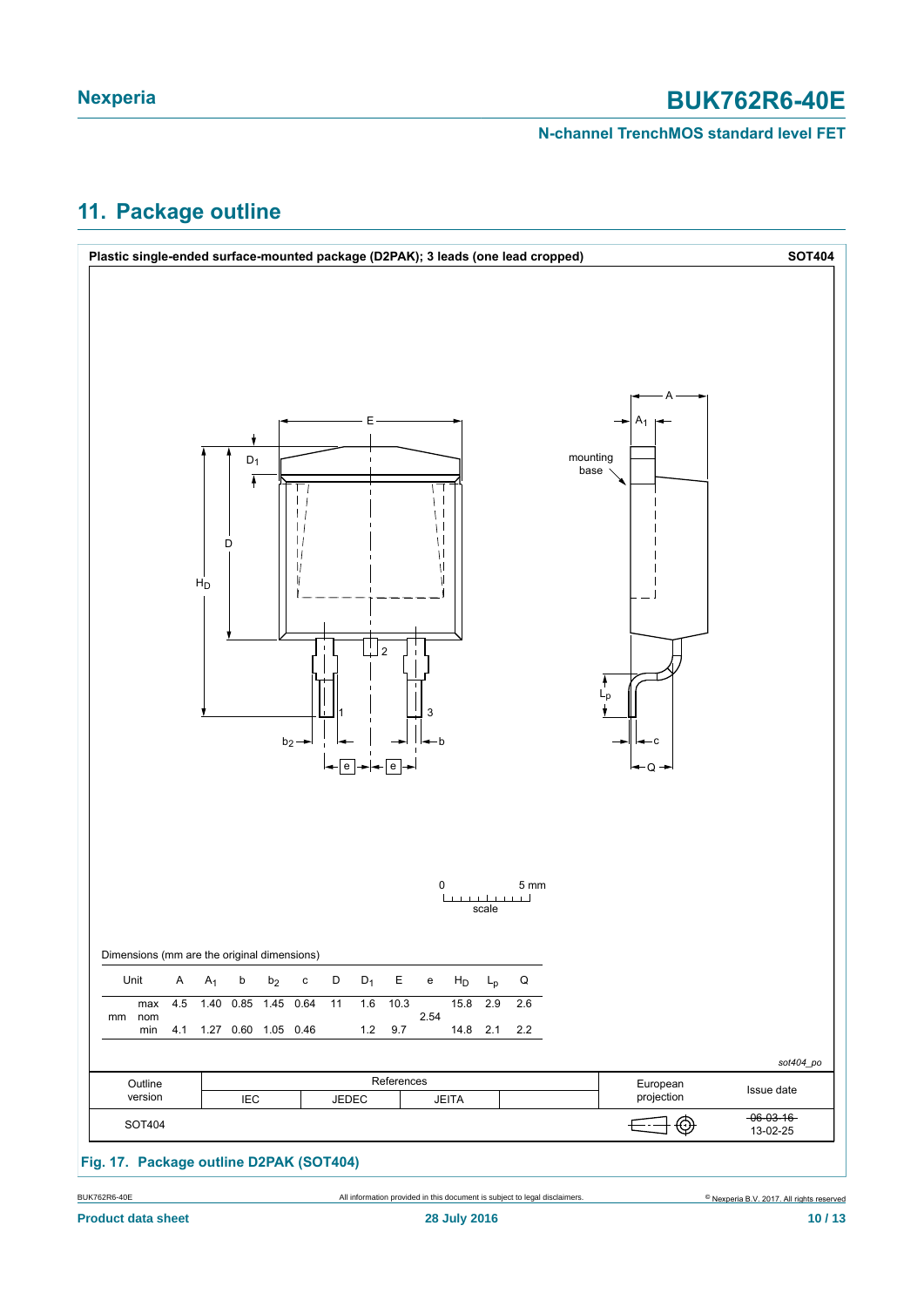#### **N-channel TrenchMOS standard level FET**

#### <span id="page-10-1"></span><span id="page-10-0"></span>**12. Legal information**

#### <span id="page-10-2"></span>**12.1 Data sheet status**

| <b>Document</b><br>status [1][2]     | <b>Product</b><br>status [3] | <b>Definition</b>                                                                           |
|--------------------------------------|------------------------------|---------------------------------------------------------------------------------------------|
| Objective<br>[short] data<br>sheet   | Development                  | This document contains data from<br>the objective specification for product<br>development. |
| Preliminary<br>[short] data<br>sheet | Qualification                | This document contains data from the<br>preliminary specification.                          |
| Product<br>[short] data<br>sheet     | Production                   | This document contains the product<br>specification.                                        |

[1] Please consult the most recently issued document before initiating or completing a design.

[2] The term 'short data sheet' is explained in section "Definitions".

The product status of device(s) described in this document may have changed since this document was published and may differ in case of multiple devices. The latest product status information is available on the Internet at URL http://www.nexperia.com.

#### <span id="page-10-3"></span>**12.2 Definitions**

**Preview** — The document is a preview version only. The document is still subject to formal approval, which may result in modifications or additions. Nexperia does not give any representations or warranties as to the accuracy or completeness of information included herein and shall have no liability for the consequences of use of such information.

**Draft** — The document is a draft version only. The content is still under internal review and subject to formal approval, which may result in modifications or additions. Nexperia does not give any representations or warranties as to the accuracy or completeness of information included herein and shall have no liability for the consequences of use of such information.

**Short data sheet** — A short data sheet is an extract from a full data sheet with the same product type number(s) and title. A short data sheet is intended for quick reference only and should not be relied upon to contain detailed and full information. For detailed and full information see the relevant full data sheet, which is available on request via the local Nexperia sales office. In case of any inconsistency or conflict with the short data sheet, the full data sheet shall prevail.

**Product specification** — The information and data provided in a Product data sheet shall define the specification of the product as agreed between Nexperia and its customer, unless Nexperia and

customer have explicitly agreed otherwise in writing. In no event however, shall an agreement be valid in which the Nexperia product is deemed to offer functions and qualities beyond those described in the Product data sheet.

#### <span id="page-10-4"></span>**12.3 Disclaimers**

**Limited warranty and liability** — Information in this document is believed to be accurate and reliable. However, Nexperia does not give any representations or warranties, expressed or implied, as to the accuracy or completeness of such information and shall have no liability for the consequences of use of such information. Nexperia takes no responsibility for the content in this document if provided by an information source outside of Nexperia.

In no event shall Nexperia be liable for any indirect, incidental, punitive, special or consequential damages (including - without limitation lost profits, lost savings, business interruption, costs related to the removal or replacement of any products or rework charges) whether or not such damages are based on tort (including negligence), warranty, breach of contract or any other legal theory.

Notwithstanding any damages that customer might incur for any reason whatsoever, Nexperia's aggregate and cumulative liability towards customer for the products described herein shall be limited in accordance with the *Terms and conditions of commercial sale* of Nexperia.

**Right to make changes** — Nexperia reserves the right to make changes to information published in this document, including without limitation specifications and product descriptions, at any time and without notice. This document supersedes and replaces all information supplied prior to the publication hereof.

**Suitability for use in automotive applications** — This Nexperia product has been qualified for use in automotive applications. Unless otherwise agreed in writing, the product is not designed, authorized or warranted to be suitable for use in life support, life-critical or safety-critical systems or equipment, nor in applications where failure or malfunction of a Nexperia product can reasonably be expected to result in personal injury, death or severe property or environmental damage. Nexperia and its suppliers accept no liability for inclusion and/or use of Nexperia products in such equipment or applications and therefore such inclusion and/or use is at the customer's own risk.

**Quick reference data** — The Quick reference data is an extract of the product data given in the Limiting values and Characteristics sections of this document, and as such is not complete, exhaustive or legally binding.

**Applications** — Applications that are described herein for any of these products are for illustrative purposes only. Nexperia makes no representation or warranty that such applications will be suitable for the specified use without further testing or modification.

Customers are responsible for the design and operation of their applications and products using Nexperia products, and Nexperia accepts no liability for any assistance with applications or customer product design. It is customer's sole responsibility to determine whether the Nexperia product is suitable and fit for the customer's applications and products planned, as well as for the planned application and use of customer's third party customer(s). Customers should provide appropriate design and operating safeguards to minimize the risks associated with their applications and products.

Nexperia does not accept any liability related to any default, damage, costs or problem which is based on any weakness or default in the customer's applications or products, or the application or use by customer's third party customer(s). Customer is responsible for doing all necessary testing for the customer's applications and products using Nexperia products in order to avoid a default of the applications and the products or of the application or use by customer's third party customer(s). Nexperia does not accept any liability in this respect.

**Limiting values** — Stress above one or more limiting values (as defined in the Absolute Maximum Ratings System of IEC 60134) will cause permanent damage to the device. Limiting values are stress ratings only and (proper) operation of the device at these or any other conditions above those given in the Recommended operating conditions section (if present) or the Characteristics sections of this document is not warranted. Constant or repeated exposure to limiting values will permanently and irreversibly affect the quality and reliability of the device.

#### **Terms and conditions of commercial sale** — Nexperia

products are sold subject to the general terms and conditions of commercial sale, as published at [http://www.nexperia.com/profile/t](http://www.nexperia.com/profile/terms)erms, unless otherwise agreed in a valid written individual agreement. In case an individual agreement is concluded only the terms and conditions of the respective agreement shall apply. Nexperia hereby expressly objects to applying the customer's general terms and conditions with regard to the purchase of Nexperia products by customer.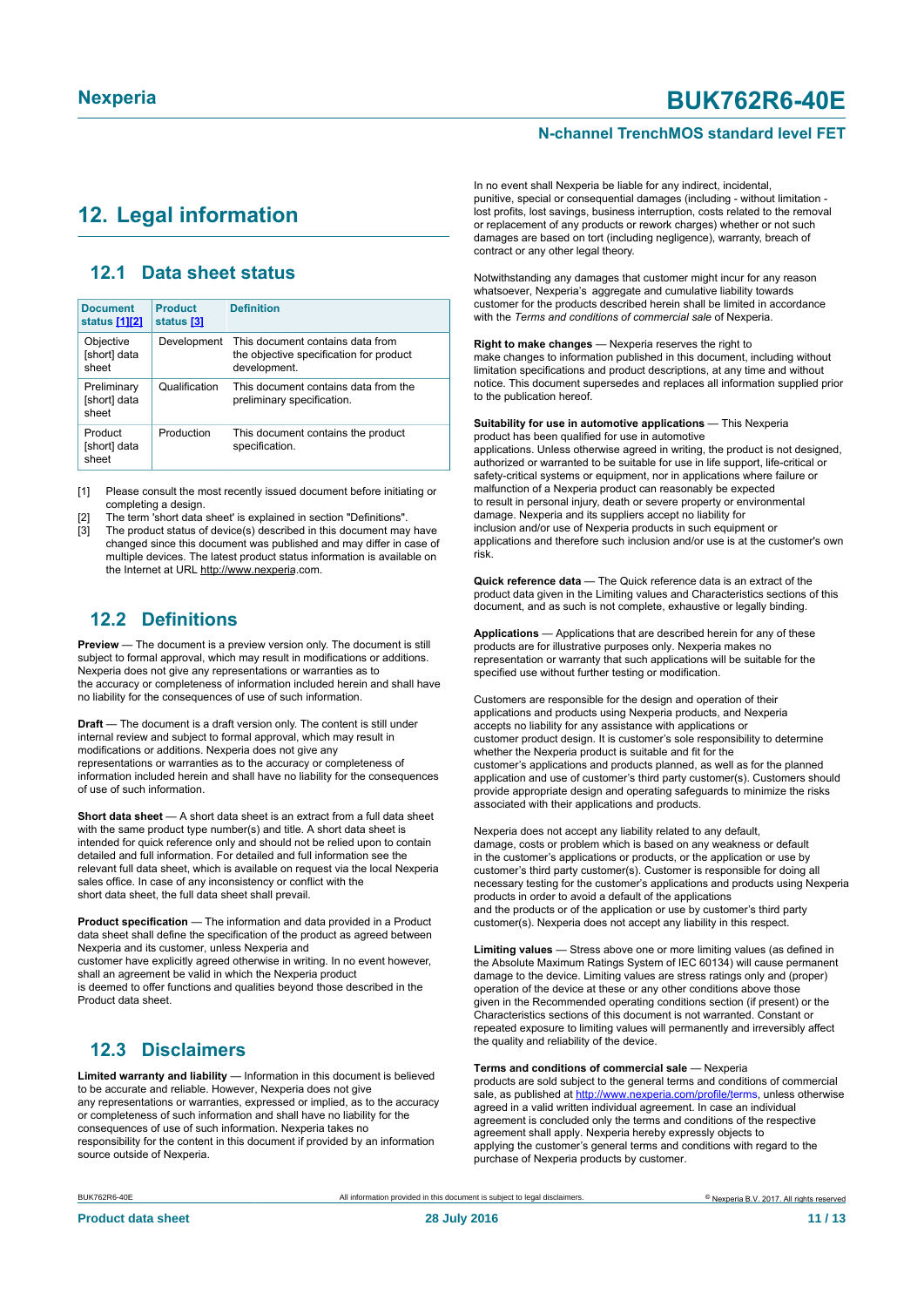#### **N-channel TrenchMOS standard level FET**

**No offer to sell or license** — Nothing in this document may be interpreted or construed as an offer to sell products that is open for acceptance or the grant, conveyance or implication of any license under any copyrights, patents or other industrial or intellectual property rights.

**Export control** — This document as well as the item(s) described herein may be subject to export control regulations. Export might require a prior authorization from competent authorities.

**Translations** — A non-English (translated) version of a document is for reference only. The English version shall prevail in case of any discrepancy between the translated and English versions.

### <span id="page-11-0"></span>**12.4 Trademarks**

Notice: All referenced brands, product names, service names and trademarks are the property of their respective owners.